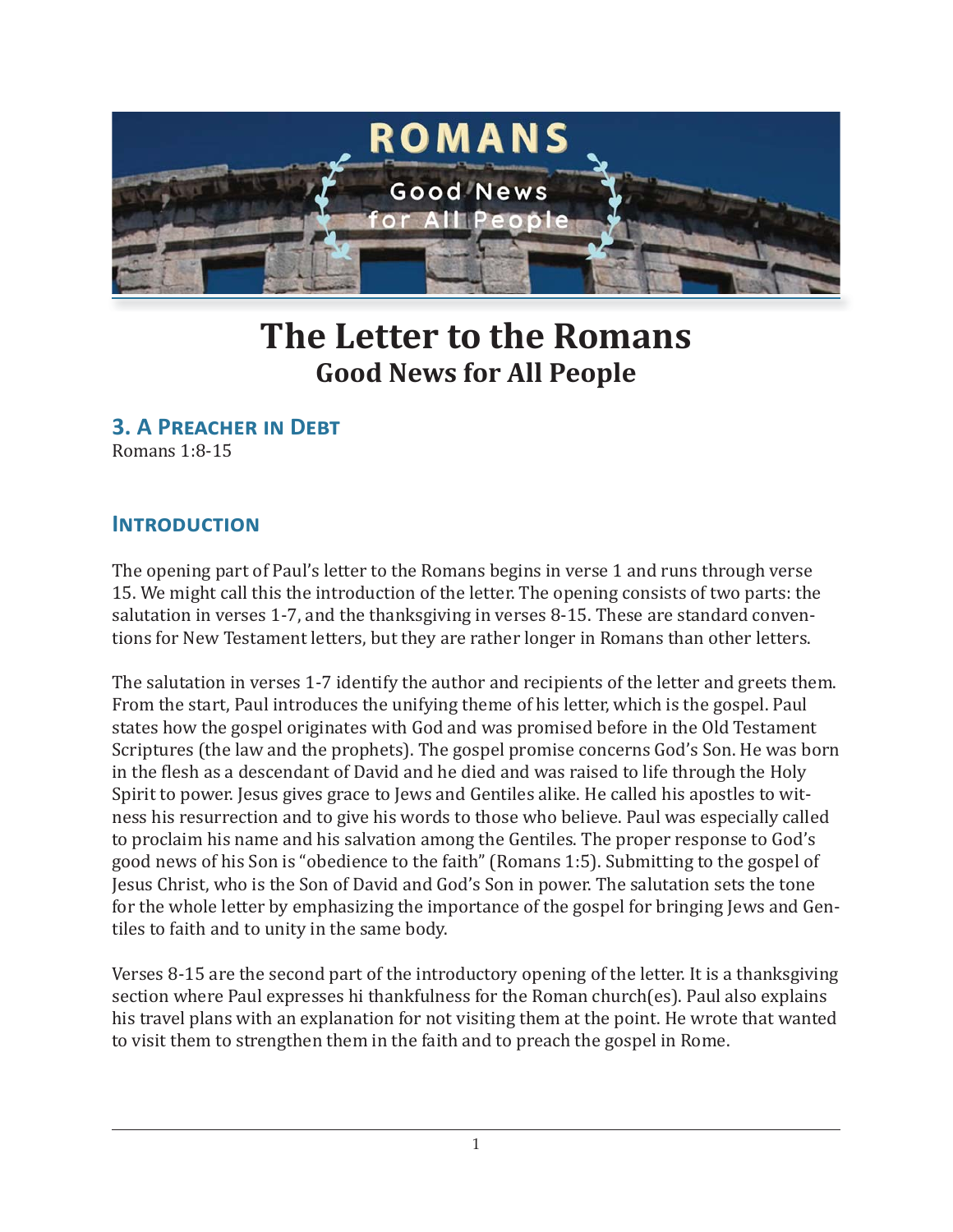#### *Passage Outline*

- 1. Verses 8-12 Paul's Desire to Go to Rome
- 2. Verses 13-15 Paul's Explanation of Why he Hasn't Yet Been to Rome

# **VERSES 8-12 PAUL'S DESIRE TO GO TO ROME**

#### **First, I thank my God through Jesus Christ for you all, that your faith is spoken of throughout the whole world.**

- Romans 1:8

As you read on from here, you notice Paul begins with "First," but there is no second or third. He's not giving a sequence like a numbered list of items. This introductory section explains why Paul is writing to them in the way and time he is writing. So, his use of first here is for priority. He wants to ensure that they know of his thankfulness for them and his continued prayers for them, before he gets on to what he wants to say in the body of the letter.

Paul was genuinely thankful for the faithful Christians in Rome, the capital city of the worldruling Roman Empire. He was specifically thankful for the testimony of their faith. Word of their faith, their belief, teaching, and practice, had gone throughout the world. Their testimony was known through the churches in various places at the time. Of course, we can't assume all their press was positive. Historically, Claudius expelled the Jews from Rome in AD 49, because of their constant agitation and disputing about Chrestus. This name was a latinized form of Christ, or referred to him. They were allowed back into the city of Rome about five years later. Their return would have been about three years before Paul wrote this letter. The controversy over Chrestus among the Jews in Rome was certainly due to the influence and preaching of the church(es) in Rome.

#### **For God is my witness, whom I serve with my spirit in the gospel of his Son, that without ceasing I make mention of you always in my prayers;** - Romans 1:9

Paul assures the Roman Christians he prays for them. He assures them with three particular evidences. First, he called God to witness his prayers. Second, he states that he hasn't ceased, or left off praying for them. Third, he mentioned them in his prayers always, or continually.

Paul foreshadowed his further explanation of why he hadn't yet been to Rome. He first introduced himself as the slave of Jesus (Romans 1:1), meaning his will was fully submitted to the will of his master. Paul might desire, plan, and even attempt to do something, but he knew he wasn't in control of his own life and he was willingly yielded to God for God's service. We can see an example of Paul's submission when he tried to preach in Asia and Bithynia, but the Holy Spirit in some way did not allow it (Acts 16:6-7).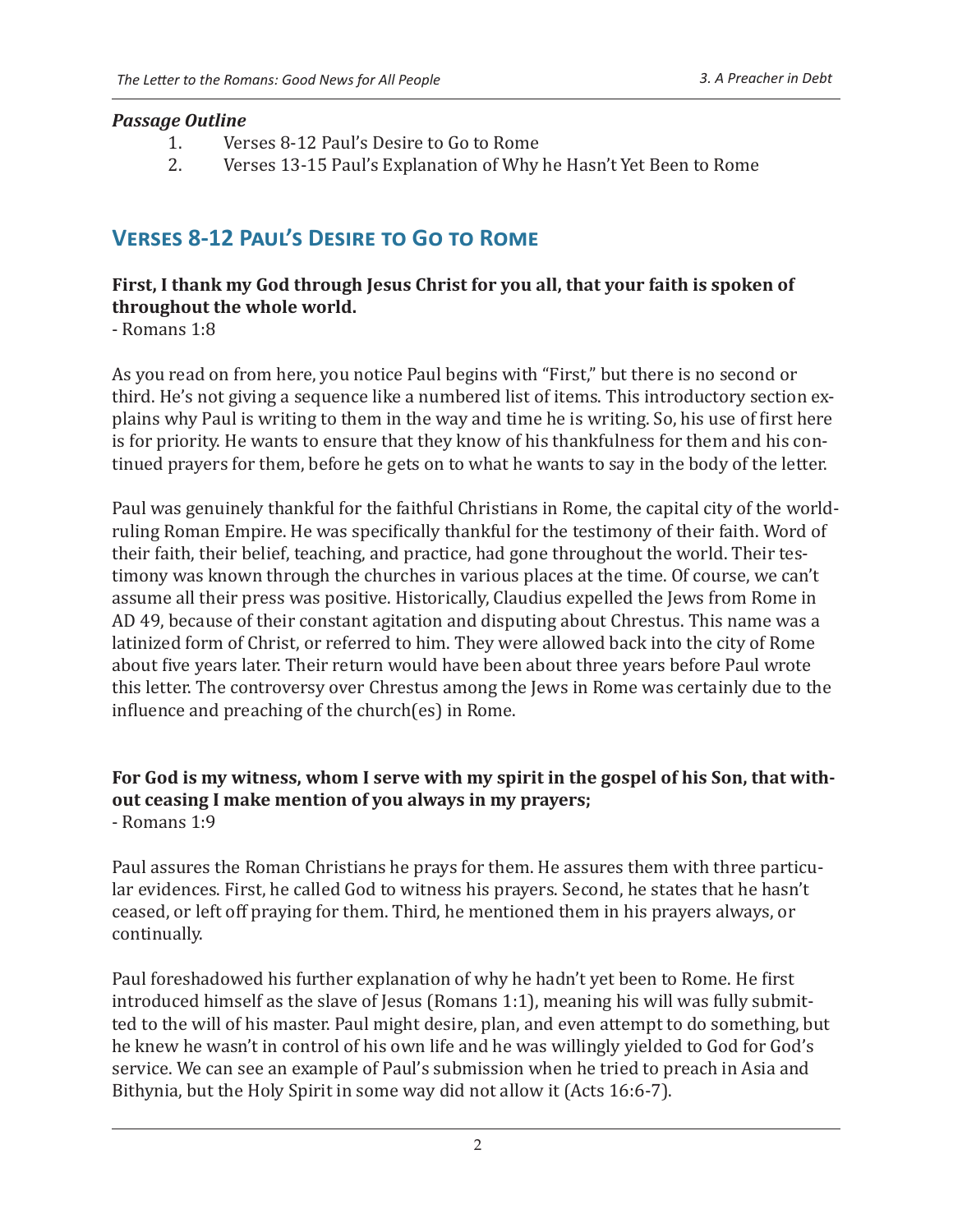Paul further explained he serves God through the Spirit in the gospel of God's Son. He had been called and commissioned to gospel service (Romans 1:1, 5). Paul had learned long ago that though he was committed to expand the declaration of the gospel to the entire world, he was submitted to the Lord of the gospel and served according to his will.

#### **Making request, if by any means now at length I might have a prosperous journey by the will of God to come unto you.**

- Romans 1:10

Paul mentioned his specific request in prayer to visit the brothers in Rome. He acknowledged his submission to God's will in the matter. He had prayed and asked for this if it was according to God's will.

#### **For I long to see you, that I may impart unto you some spiritual gift, to the end ye may be established;**

- Romans 1:11

Paul further states the reason for his desire to visit Rome. He wanted to give them a spiritual gift. The context of the verse through verse 13 gives clarity that Paul is referring to spiritual ministry among them. The gift is related to teaching and preaching, so he wants to give them insight into spiritual truth.

The end, or goal, of this spiritual gift is their being established. The word means stabilized, or made firm. The same word is also used at the end of the letter in Romans 16:25. Paul used this word similarly in both epistles to the Thessalonians:

"And sent Timotheus, our brother, and minister of God, and our fellow laborer in the gospel of Christ, to establish you, and to comfort you concerning your faith"

(1 Thessalonians 3:2).

"Comfort your hearts, and stablish you in every good word and work" (2 Thessalonians 2:17).

## **That is, that I may be comforted together with you by the mutual faith both of you and me.**

- Romans 1:12

Paul further explains the spiritual gift. His presence among them, his taking pat in their ministry, their fellowship, will mutually edify and encourage Paul and the Roman Christians. The word used does mean comforted, or encouraged together. It refers to joint, or mutual, consolation. Paul would be comforted and encouraged by his presence among them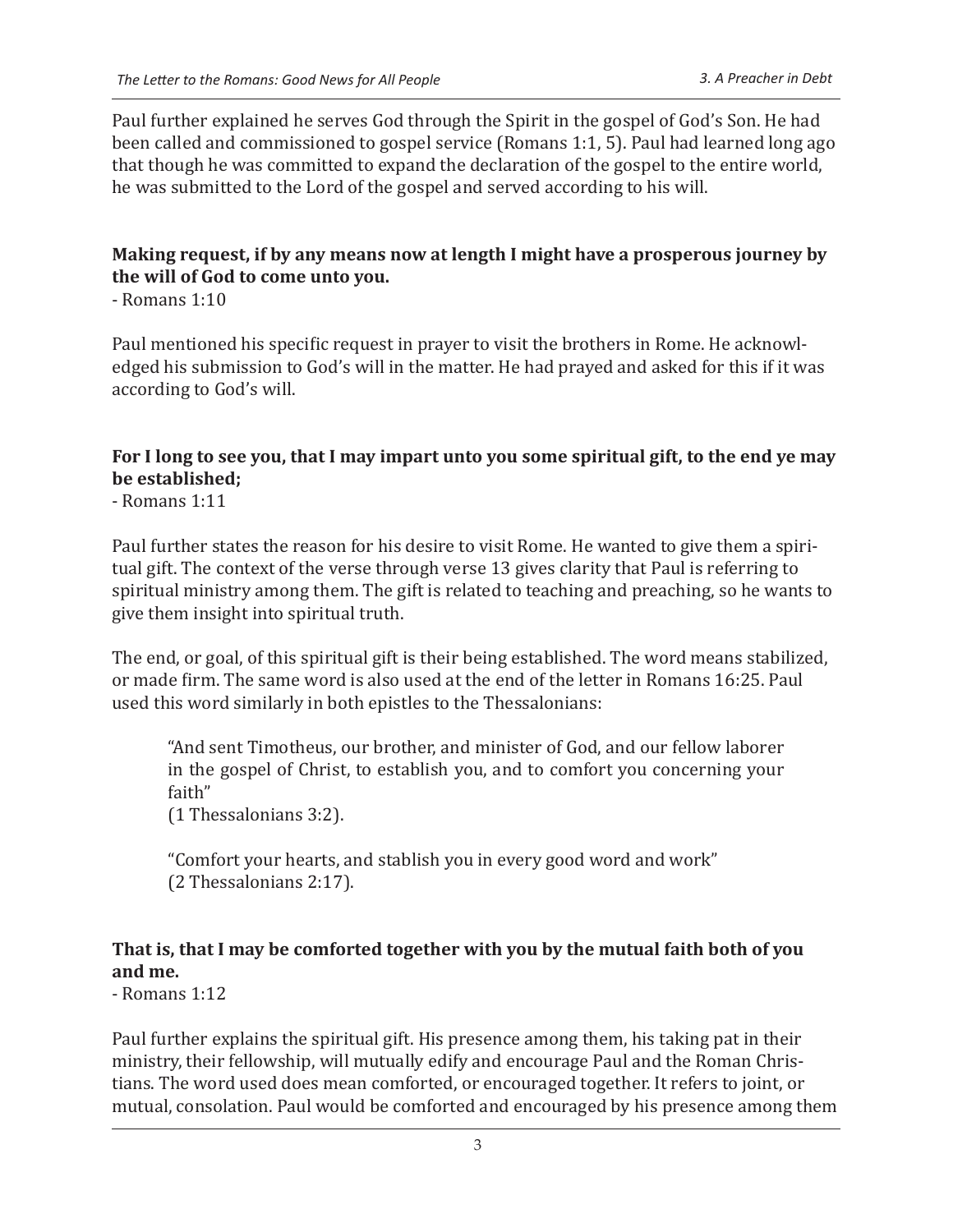and witnessing their faith.

# **VERSES 13-15 PAUL'S EXPLANATION OF WHY HE HASN'T YET BEEN TO ROMF**

#### **Now I would not have you ignorant, brethren, that oftentimes I purposed to come unto you, (but was let hitherto,) that I might have some fruit among you also, even as among other Gentiles.**

- Romans 1:13

Paul was concerned that they know why he hadn't yet been to Rome. He expressed a great desire and continual prayer to visit Rome. Perhaps he has been asked about this, or at least he anticipated the question. He mentions he had often meant to come to Rome but had been prevented. He doesn't say when he had tried to come or what had prevented him at those times. We can infer from the context that his service for Christ had somehow prevented his visit to Rome so far.

Paul may have been merely informing the brothers in Rome, he may have anticipated a problem, or maybe he had already been questioned about it. When a planned visit to Corinth didn't happen, it caused a problem and some questioned his integrity (2 Corinthians 1:15-18). We don't have any indication of such a problem in Rome, but he does explain why he hadn't yet visited.

Paul wanted to visit to "have some fruit among" them. In the next couple of verses he refers to preaching the gospel, so immediately this fruit would be the fruit of faith. It would be people coming to faith in Christ. As Paul hints at the scope of his mission, he could also be planting a seed to the tangible fruits of faith in supporting the proposed mission to Spain. He certainly speaks that way at the end of the letter (Romans 15:23-29). He uses the same word for fruit there as he does here.

### **I am debtor both to the Greeks, and to the Barbarians; both to the wise, and to the unwise.**

- Romans 1:14

Paul refers to his debt, or his obligation. He had been put under obligation to the Gentiles to preach the gospel to them: "But the Lord said unto him, Go thy way: for he is a chosen vessel unto me, to bear my name before the Gentiles, and kings, and the children of Israel:" (Acts 9:15). His commission compelled him to go everywhere Gentiles were.

Paul was driven by the prophetic vision of converted Gentiles where the glory and fame of God's name was spread among the nations.

Be thou exalted, O God, above the heavens; let thy glory be above all the earth.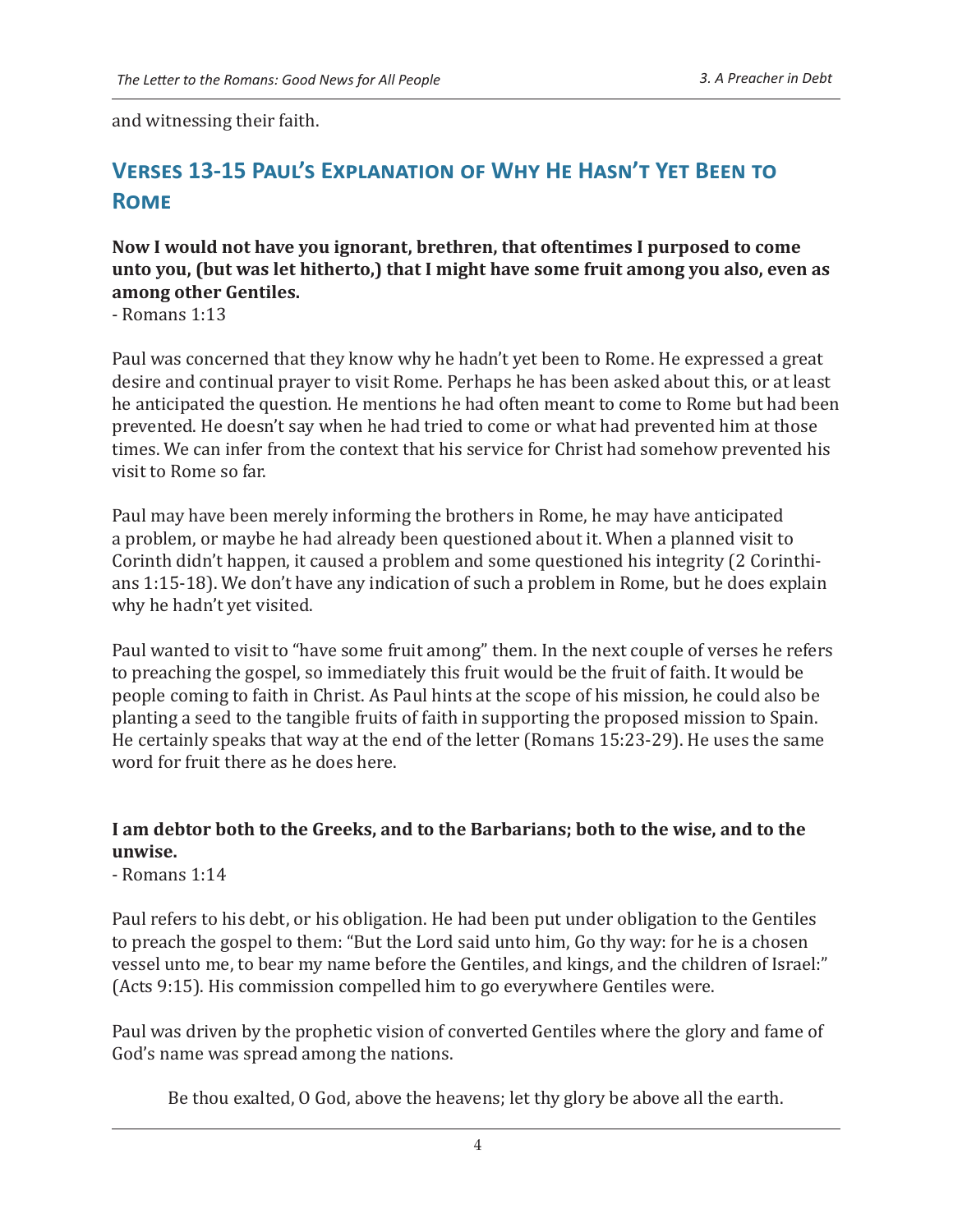I will praise thee, O Lord, among the people: I will sing unto thee among the nations.

(Psalm 57:5, 9)

To the chief Musician on Neginoth, A Psalm or Song. God be merciful unto us, and bless us; and cause his face to shine upon us; Selah.

That thy way may be known upon earth, thy saving health among all nations.

Let the people praise thee, O God; let all the people praise thee.

O let the nations be glad and sing for joy: for thou shalt judge the people righteously, and govern the nations upon earth. Selah.

Let the people praise thee, O God; let all the people praise thee.

Then shall the earth yield her increase; and God, even our own God, shall bless us.

God shall bless us; and all the ends of the earth shall fear him. (Psalm 67:1-7)

A Psalm. O sing unto the LORD a new song; for he hath done marvellous things: his right hand, and his holy arm, hath gotten him the victory.

The LORD hath made known his salvation: his righteousness hath he openly shewed in the sight of the heathen.

He hath remembered his mercy and his truth toward the house of Israel: all the ends of the earth have seen the salvation of our God. (Psalm 98:1-3)

Almost a decade before Paul wrote this letter, he was in Jerusalem for the council with the church there about the salvation of the Gentiles. James, not the Apostle but the chief elder of the church, spoke of how the salvation of the Gentiles they were seeing was in agreement with the prophets, and he quoted Amos 9:11-12 (Acts 15:13-18).

Paul wrote he was indebted to Greeks, barbarians, the wise, and the unwise. Greeks was the designation for the cultured and educated class of the Graeco-Roman world. Barbarians were in contrast and referred to primitive, uneducated, uncultured peoples. He further distinguished between the wise and foolish. Paul means the gospel is good news for all people and is to be preached to all people, regardless of class, nationality, culture, blue collar, white collar, etc.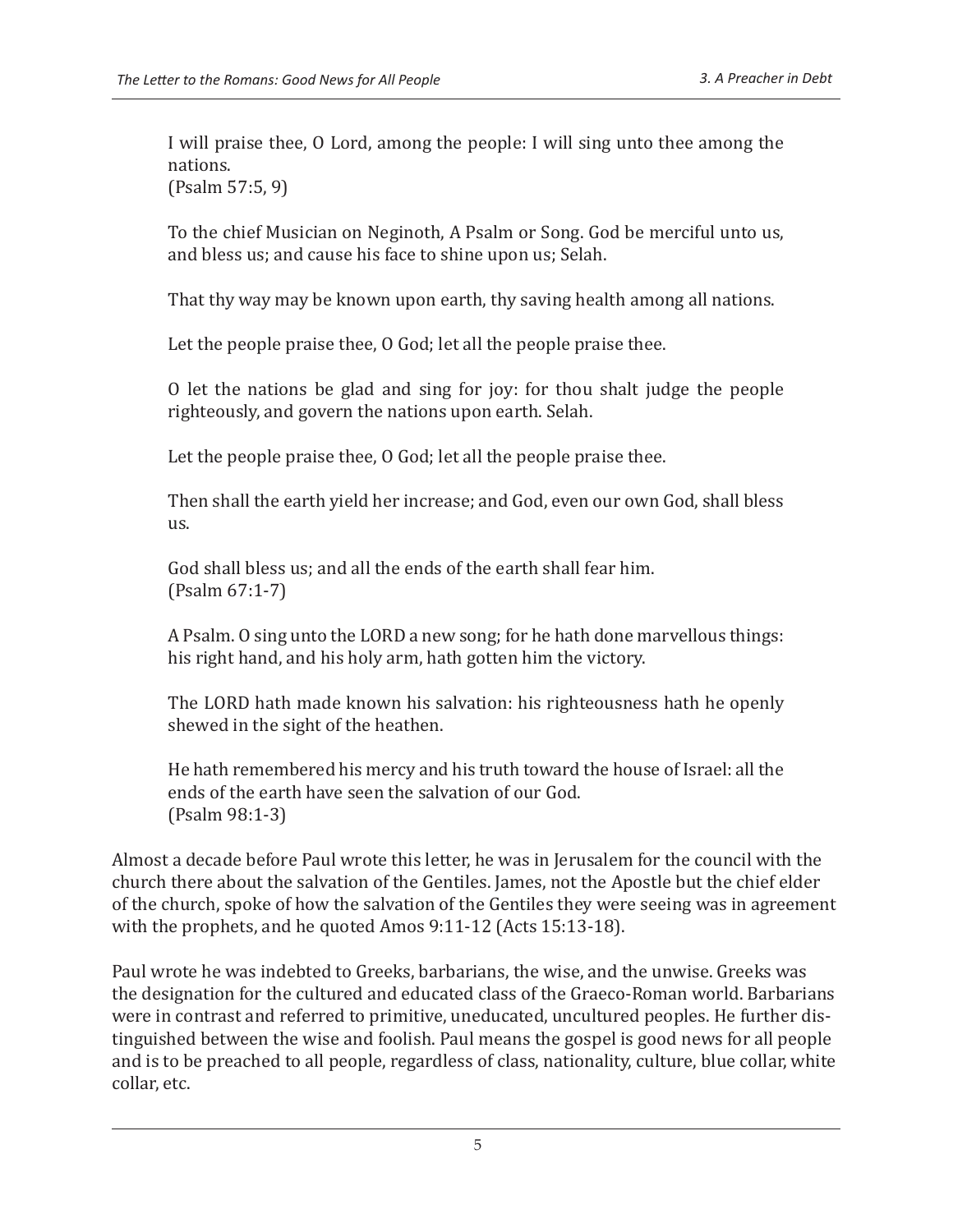So, as much as in me is, I am ready to preach the gospel to you that are at Rome also. - Romans  $1:15$ 

Paul finally explains he is ready to preach the gospel in Rome with all that's in him. He absence from Rome had not been due to any lack of desire, or even attempts to get there, on his part. This verse concludes the letter introduction and highlights how the gospel was Paul's first priority.

# **CONCLUSION**

The churches in Rome had a reputation and testimony that spread far beyond the city of Rome. The preaching of the gospel there led to an uproar among the Jews, which led to an edict of expulsion. Almost a decade after this letter was written, persecution against Christians broke out severely. Obedience to the faith means preaching and living for Jesus Christ and that causes friction in a world devoted to self and sin. This is always the case. We should not have a bad reputation in the world because of being bad neighbors, having bad attitudes, or being unkind and unloving. We also should not seek to avoid the offense of the gospel in order to seek acceptance and the approval of a world at odds with God and his Son.

We are 2,000 years removed from the church in Rome and the Apostle Paul. Also, Paul was a specially called and commissioned Apostle, which we are not. There are aspects of his ministry that are not repeated or replicated in anyone else. However, there are still many ways he provides an example and pattern for ministry still today. It is obvious from the opening of this letter, along with considerable other evidence in the New Testament, the gospel was of first importance to Paul. The gospel was his top priority. The gospel motivated Paul to preach it zealously.

To say the gospel is of first importance is not to say the gospel is the only truth in the Bible, or that other teachings in the Bible are unimportant. Whatever else we may have, if we do not have the gospel right and the gospel is not at the center of all we do, we are not a church of Jesus Christ and whatever else we do doesn't matter. Whatever our station and stage of life, we should be zealous for the gospel of Jesus Christ to all people. It is our great aim as a church. We should pray together fervently that this sort of gospel zeal will burn in all of our hearts.